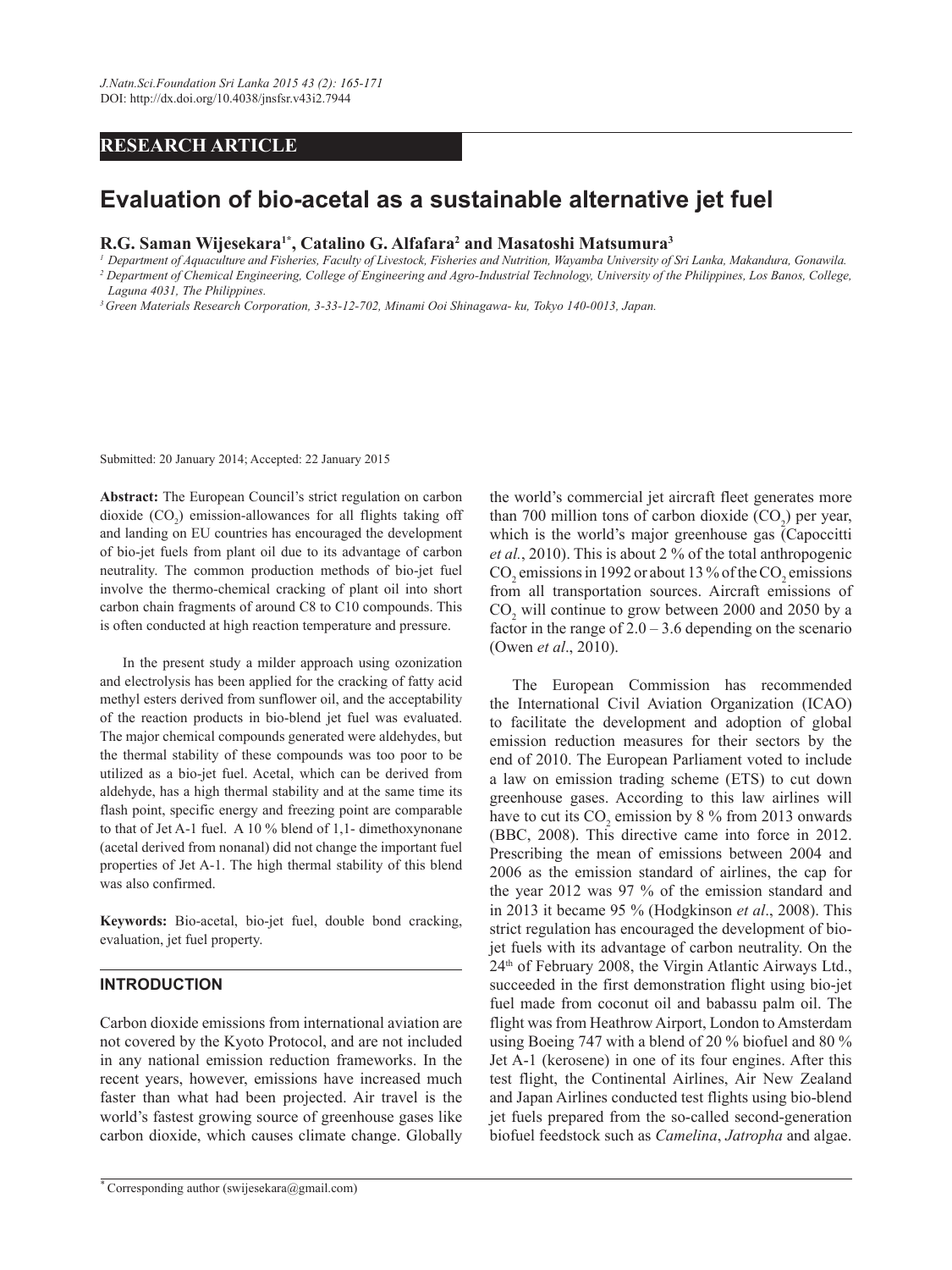Almost all production processes of bio-jet fuel using second-generation feedstock, are based on the cracking of plant oil using hydrogen gas under high pressure and high temperature (Bezergianni *et al*., 2009; Kinder & Rahmes, 2009). In a previous study, a new cracking method using ozonization and electrolysis, which can be operated under normal temperature and atmospheric pressure has been developed (Soriano *et al*., 2005). Here, we have investigated the acceptability of the reaction products as blending compounds for jet fuel by comparing their major fuel properties with the quality standard of Jet A-1.

## **METHODS AND MATERIALS**

#### **Transestrification and ozonization procedures**

High oleic sunflower oil with 85.5 % oleic acid content (Showa Sungyo Co. Ltd., Tokyo, Japan) was used. The transestrification for methyl oleate production and its ozonization was carried out as described in a previous study (Soriano *et al*., 2003).

#### **Electrolysis of ozonized methyl oleate**

Ozone reacts very specifically with the -CH=HC- bond and forms ozonide (1,2,4-trioxolane), which is easily decomposed by chemical and other methods under reductive atmosphere (Bailey, 1978). In the present study, electro-reduction was employed to cleave the double bond. Constant voltage electrolysis was conducted by applying 50 V and 1 A in 50 mL of completely ozonized methyl oleate using Cu plates as electrodes (45 x 30 mm) with a spacing of 5 mm. A mixture of methanol and acetic acid (1:1 volume ratio) was used as the proton donor. The amount of proton donor added corresponded to a sample/proton donor ratio of 2.5 : 1 (v/v). NaClO<sub>4</sub> was used as the supporting electrolyte. The extent of the cleavage of ozonide (expressed as percentage cleavage) was calculated from the 1 H NMR integration values of the signal at 5.17 and 3.7 ppm corresponding to the protons of the trioxolane rings and the methyl protons of the ester moiety, respectively.

#### **Vacuum distillation and analysis of fuel properties of distillate blend jet fuels**

After electrolysis, the reaction mixture was subjected to vacuum distillation (Tokaseiki Co. Ltd., Model AD-1160NSR, Kanagawa, Japan) under 5 and 10 hPa. The distillate in the boiling range of 25 °C at 10 hPa – 115 °C at 5 hPa (corresponds to  $150 - 275$  °C under atmospheric pressure) was then mixed with Jet A-1 fuel (Idemitsu Kosan Co. Ltd., Japan) at volume ratios of 10 % and

20 %. The important fuel properties such as flash point and freeze point of the blend jet fuels were submitted for analysis (K.K. SVC Tokyo Company, Kanagawa, Japan) according to the Japanese industrial standard methods.

## **NMR analysis**

For <sup>1</sup>H NMR and <sup>13</sup>C NMR spectroscopy, about 30 mg of the sample was dissolved in  $CDCI<sub>3</sub>$  containing TMS as standard. Both spectra were obtained using the Bruker Avance 600 Spectrometer (Karlsruhe, Germany). A trace amount of  $CHCl<sub>3</sub>$  in the solvent used exhibits signals at 7.26 and 77.0 ppm in 1 H and 13C NMR, respectively.

#### **Preparation of 1,1-dimethyloxynonane (acetal) from nonanal (aldehyde)**

Commercially available nonanal (Wako Pure Chemical Industries Ltd., Osaka City, Japan) was used for the preparation of 1,1-dimethyloxynonane. Approximately 61 mmol of nonanal was placed in a 500 mL glass reactor followed by 400 mmol of acetic acid (99.9 % purity) and 3.1 mol dehydrated methanol. The reaction was conducted for 9 h at  $60^{\circ}$ C. In order to determine the necessary reaction time for acetal production, 3 mL of reaction mixture was sampled every 90 min, immediately extracted with diethyl ether and washed 3 times with distilled water. After decantation, the diethyl ether was dried with magnesium sulphate. The final product was obtained by removing diethyl ether using a rotary evaporator. It was then analysed by Gas Chromatography (GC) after dilution with chloroform.

## **RESULTS AND DISCUSSION**

## **Basic idea for the production of bio-jet fuel from plant oil**

In the early stage of the development of bio-jet fuel, attempts were made to mix biodiesel derived from plant oil with fossil jet fuel. In 2003 Dunn has reported on blend jet fuel prepared with soybean biodiesel and JP-8. The freeze point of JP-8 (− 48 °C) was increased to  $-24$  °C by a 10 % blend of soybean biodiesel (with a freeze point of  $+ 5 \degree C$ ). This resulted in a significant change in the cold flow property, which is one of the most important jet fuel properties. This showed that just simple mixing of biodiesel with fossil jet fuel is not enough to produce a reliable (i.e., good cold flow property) product.

For the refining of petroleum, a continuous steady state fractional distillation is employed, and components having different boiling points are withdrawn at specific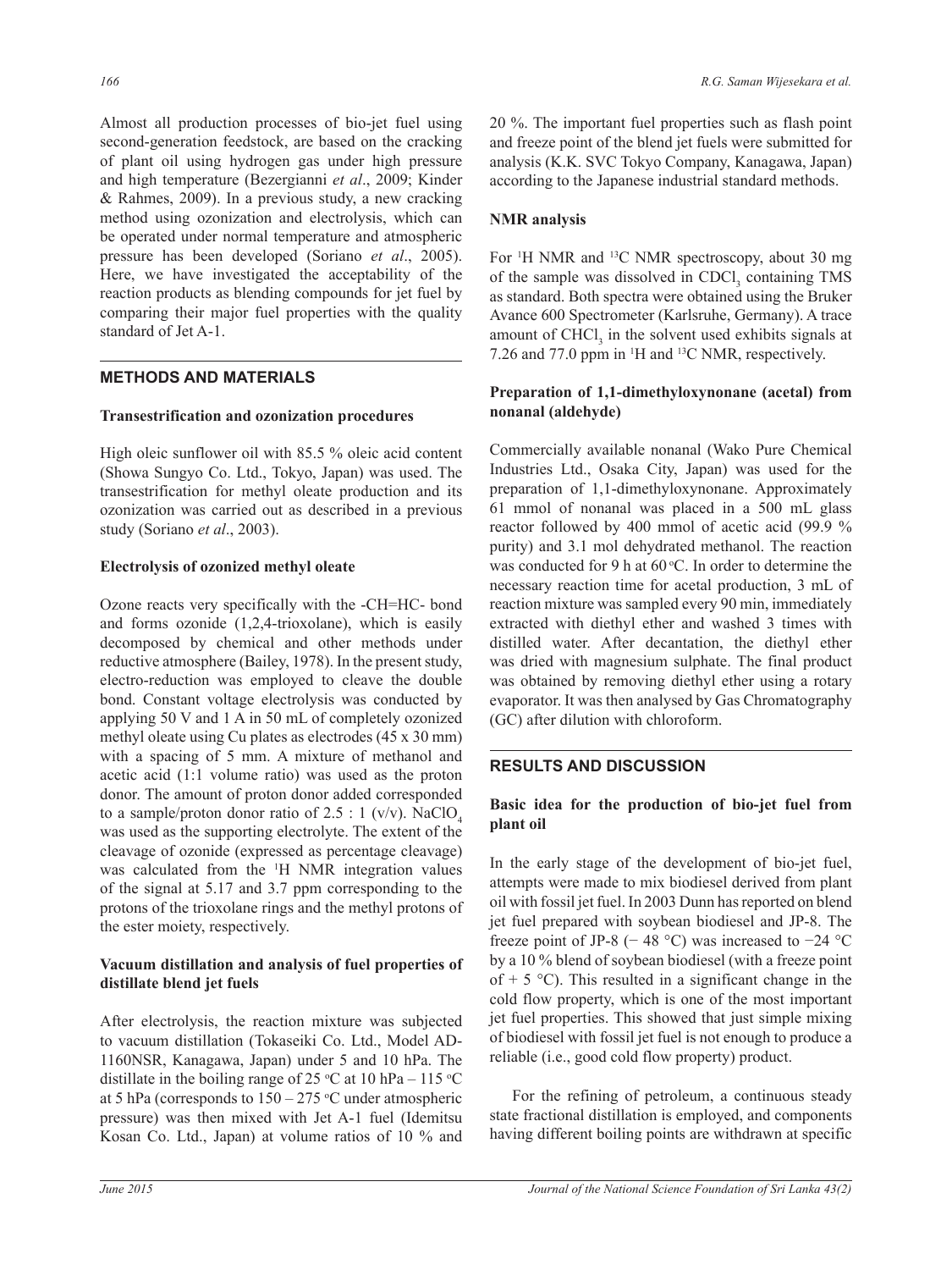outlets along the height of the column. The crude oil fractions with higher boiling points generally have more carbon atoms. The average carbon number of kerosene, which is a major component of jet fuels is 10 and exhibits a boiling point ranging from  $170 - 250$  °C (Figure 1). The boiling range for C14 diesel is  $240 - 350$  °C. Plant oil, which is a triglyceride consists of three fatty acids with a long carbon chain of C16 and C18. Therefore, in order to produce a kerosene-like hydrocarbon from plant oil, the fatty acids should be cracked into shorter chains of around  $\text{C}8 - \text{C}10$ .

Unsaturated fatty acids have carbon-carbon double bonds (-CH=HC-) in their molecules, i.e., oleic acid



**Figure 1:** Average carbon number of kerosene and diesel oil

with C18 has one -CH=CH- at the  $9<sup>th</sup>$  carbon and it is indicated by C18:1; linoleic acid with C18 (C18:2) has two -CH=HC- at the  $9<sup>th</sup>$  and the  $12<sup>th</sup>$  carbon as shown in Figure 2. If the double bond of oleic acid can be successfully cleaved, we can get two C9 chemical compounds. In the case of linoleic acid we can get C9,



**Figure 2:** Carbon-carbon double bond for selective cracking

C3 and C6. The objective of this study was to use these double bonds for selective cracking of long carbon chains of fatty acids. In a previous study a new technology has been developed to cleave these double bonds under normal temperature and atmospheric pressure through ozonization and electrolysis (Soriano *et al*., 2006).

#### **Chemical compounds obtained from electro-reductive cracking of -C=C- double bond of methyl oleate and fractional distillation of the reaction mixture**

During the research on electro-reductive cracking, the nature of the products formed and whether they are acceptable as blending compounds for the preparation of bio-blend jet fuel was not examined. Therefore, using 13C NMR analysis we first investigated the chemical compounds generated from the electroreductive cracking of methyl oleate. As seen in Figure 3, aldehyde, acetal and alkene were formed but aldehyde



**Figure 3:** Relative ratio of compounds formed by cracking methyl oleate as a function of cleavage ratio of ozonized methyl oleate



**Figure 4:** Distillation curve of the reaction mixture formed by electroreductive cracking (temperature of vertical axis corresponds to atmospheric pressure calculated from actual pressure and temperature during vacuum distillation.)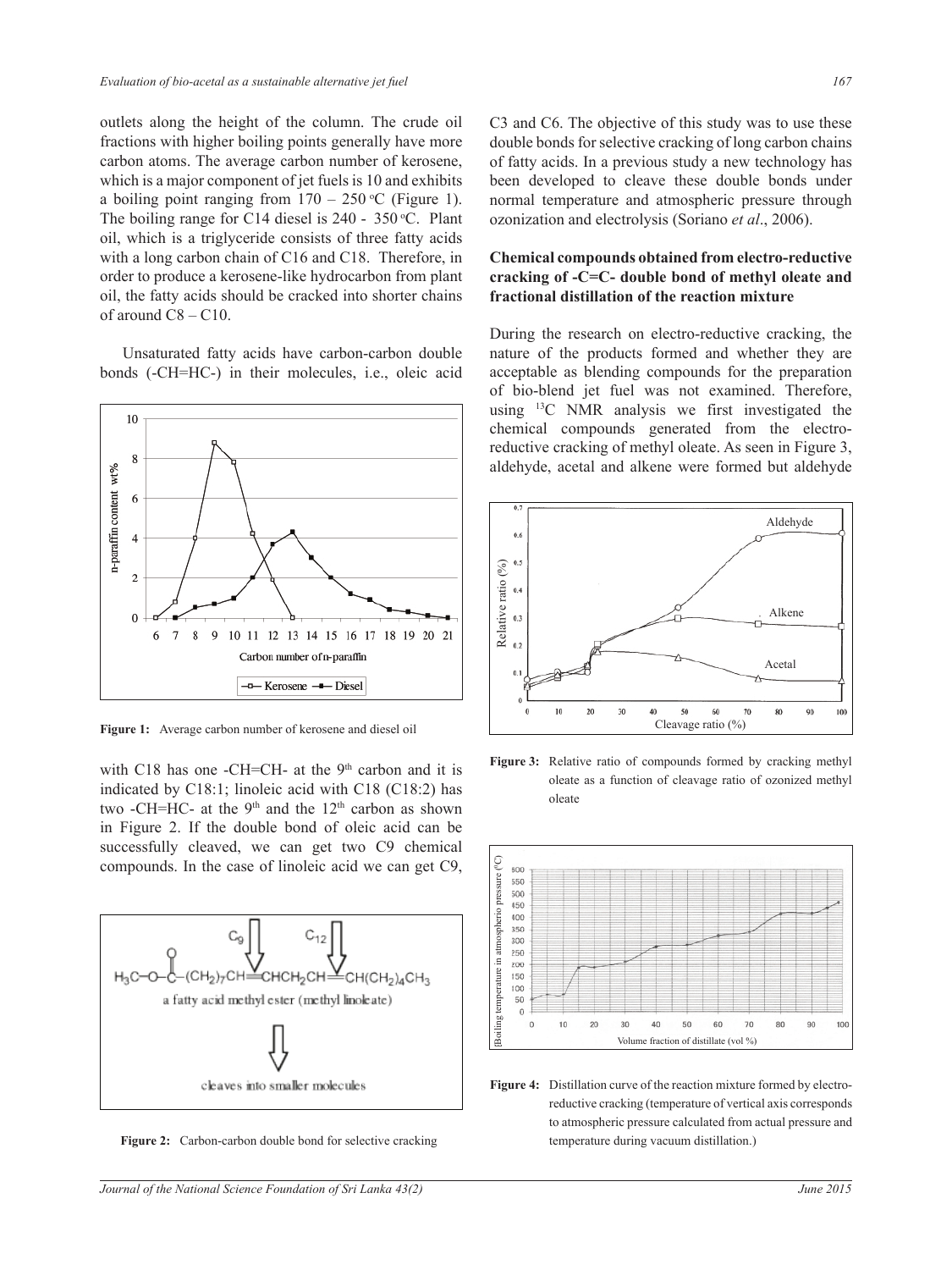| Test properties                                    | $Jet$ A-1<br>standard | 10 % distillate<br>blended with | 20 % distillate<br>blended with |  |
|----------------------------------------------------|-----------------------|---------------------------------|---------------------------------|--|
|                                                    | values                | $Jet$ A-1                       | $Jet A-1$                       |  |
| Density (at $15^{\circ}$ C) (g/L)                  | $0.775 - 0.840$       | 0.785                           | 0.791                           |  |
| Viscosity (at $40^{\circ}$ C) (mm <sup>2</sup> /s) | 0.71                  | 0.70                            | 0.77                            |  |
| Flash point $(^{\circ}C)$                          | > 38.0                | 38.5                            | 39                              |  |
| Freezing point $(^{\circ}C)$                       | $\leq$ - 47.0         | $-52.0$                         | $-52.0$                         |  |
| Acid value (mg $KOH/g$ )                           | ${}_{0.015}$          | 2.66                            | 2.66                            |  |
|                                                    |                       |                                 |                                 |  |

Table 1: Fuel properties of Jet A-1 blended with distillate in the boiling range of 150 − 275 °C

was the major product at the final stage of electrolysis. The relative ratio of these compounds were calculated from 13C NMR integration values of the signal at 203, 139, 105 and 174 ppm corresponding to the carbons of aldehyde, alkene, acetal and methyl ester, respectively. Nonanal and methyl 9-oxononanoate may represent the C9 aldehyde derived by the cleavage of -C=C- double bond of methyl oleate.

After electrolysis the reaction mixture was subjected to vacuum distillation at 5 and 10 hPa. The distillation curve is shown in Figure 4. The initial vapourization of volatile compounds under atmospheric pressure occurred around  $51 \text{ °C}$ , but a terminal temperature of 460 °C ( $\pm$  260 °C at 5 hPa) was required to recover all the components. Aldehyde is known to polymerize at a temperature higher than  $150 \degree C$  and this may be the reason for the high final temperature. Considering the temperature range of Jet A-1, where the initial and terminal boiling points are  $155.0$  and  $247.0$  °C, respectively, the distillate in the boiling range of 150  $-275$  °C was collected and mixed with Jet A-1 fuel at volume ratios of 10 % and 20 %. The significant fuel properties of these blends were then examined.

Table 1 compares the properties of the prepared fuel blends with the standard values. The freezing point, flash point, density and viscosity, even in the 20 % blend were in the satisfactory range based on Jet A-1 qualities. However, the acid values were extremely high. This could be due to the presence of aldehydes in high concentrations in the distillate, since it can be converted into acids during distillation as well.

#### **Selection of stable chemical compounds derived from aldehyde**

Judging from the increase in acid value and polymerization during distillation due to the presence of aldehydes, the thermal stability of the electrolysis product was considered not acceptable for bio-jet fuel. However

esters and acetals, which can be derived from aldehyde are known as stable chemical compounds (Moens *et al*., 2009). Therefore, for the purpose of comparison, methyl esters were prepared using six different saturated fatty acids with a carbon number of  $C8 - C18$ . Figure 5 shows the flash point data, which indicated an increasing value with increasing carbon number of saturated methyl ester. The minimum flash point of standard Jet A-1 is  $38.0 \text{ °C}$ , and the flash point of commercially available Jet A-1 is around 43 °C. Based on these requirements, only methyl octanoate (C8) appeared promising but still at a high value of 80 °C. The freezing point and specific energy of methyl octanoate were measured and these were found to be  $-24.3$  °C and 39.2 MJ/kg, respectively. Although the specific energy is almost comparable with the Jet A-1 standard of 42.8 MJ/kg, the freezing point is much higher than the maximum standard of  $-47.0$  °C. Based on these evaluations it was concluded that the middle chain fatty acid methyl esters were unsuitable as a blending compound for jet fuel.

In the case of acetal, several interesting fuel applications have been mentioned in literature. These



Figure 5: Effect of carbon number on flash point of saturated fatty acid methyl ester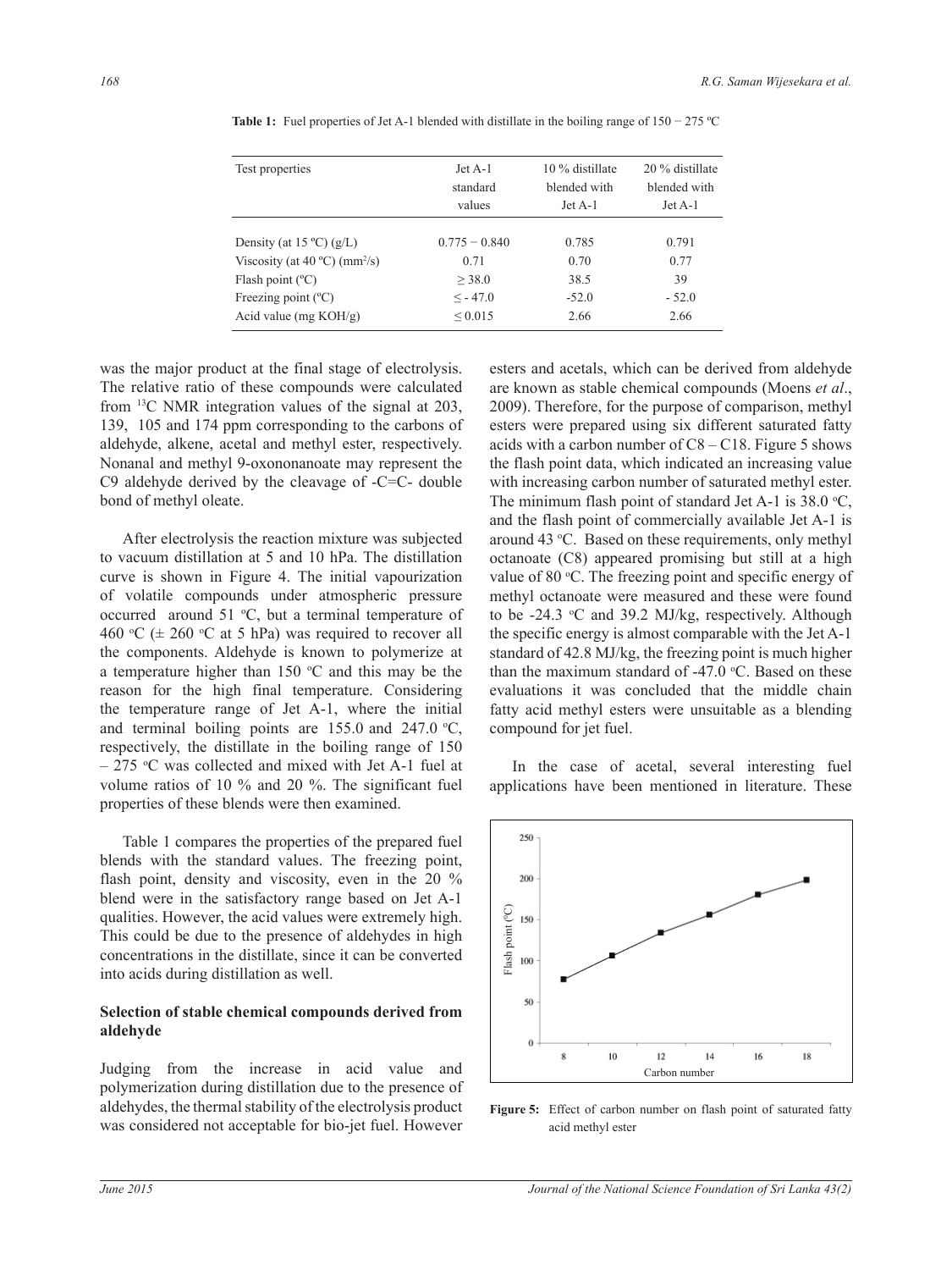include (a) an alternative fuel to methanol in fuel cell system (Savadogo, 2001); (b) a biodiesel fuel component (Garcia *et al*., 2008) and (c) an anti-freezing agent for biodiesel (Mushrush *et al*., 1997; Silva *et al*., 2010). Acetal is derived by the condensation reaction between carbonyl compound and alcohol through hemiacetal as shown in equation 1. The reaction is reversible, therefore an excess amount of alcohol is required to get a high yield of acetal (Ranu *et al*., 2004).



In order to evaluate the acceptability of acetal in bioblend jet fuel without any disturbance from contaminants

**Table 2:** Fuel properties of 1,1 dimethoxynonane  $(C_{11}H_{24}O_2)$ 

| Test properties              | Measured values (Jet A-1 standard) |  |  |
|------------------------------|------------------------------------|--|--|
|                              |                                    |  |  |
| Molecular weight (g)         | 1883                               |  |  |
| Boiling point $(^{\circ}C)$  | $96 - 98$                          |  |  |
| Density $(g/L)$              | $0.85(0.775 - 0.840)$              |  |  |
| Flash point $(^{\circ}C)$    | 68 ( $\geq$ 38.0)                  |  |  |
| Ignition point $(^{\circ}C)$ | 194                                |  |  |
| Freezing point $(^{\circ}C)$ | $-42.6 \ (\leq -47.0)$             |  |  |
| Specific energy (MJ/kg)      | $39.7 \, (\geq 42.8)$              |  |  |
| Solubility                   | Insoluble in water                 |  |  |

also present at a considerable level of  $3\%$ . generated from electrolytic cracking of methyl ester of sunflower oil, we first derived acetal from pure aldehyde. Figure 6 shows the time course of 1,1-dimethoxynonane (DMN) formation from nonanal (NN). Nonanal quickly dropped and attained a steady concentration in 90 min. The compound indicated as 'other products' must be hemiacetal, and it shows a typical reaction pattern of an intermediate. The other unknown compounds indicated as 'NN like' were also detected, and their retention times in GC analysis were similar to nonanal. The yield of acetal was almost 90 %, but the residual nonanal was



**Figure 6:** Time course of 1,1-dimethoxynonane (acetal) from nonanal (aldehyde) NN (nonanal); NN like (nonanal like compounds); DMN (dimethoxynonane) and other (other compounds)

**Table 3:** Fuel properties of 10 % acetal (1,1-dimethoxynonane)-blend Jet A-1

| Test properties                                           | $Jet A-1$<br>standard | Idemitsu<br>Kosan Jet A-1 | $10\%$ acetal<br>blended<br>$Jet A-1$ | Test method      |
|-----------------------------------------------------------|-----------------------|---------------------------|---------------------------------------|------------------|
| Density (at $15^{\circ}$ C) (g/L)                         | $0.775 - 0.840$       | 0.796                     | 0.801                                 | <b>JIS K2249</b> |
| Flash point $(^{\circ}C)$                                 | > 38.0                | 42.5                      | 43.5                                  | <b>JIS K2265</b> |
| Specific energy (MJ/kg)                                   | >42.8                 | 43.3                      | 43.05                                 | <b>JIS K2279</b> |
| Smoke point (mm)                                          | $\geq$ 25.0           | 25.5                      | 25.0                                  | <b>JIS K2537</b> |
| Existent gum $(mg/100 \text{ mL})$                        | $\leq 7.0$            | 0.0                       | 0.0                                   | <b>JIS K2261</b> |
| Freezing point $(^{\circ}C)$                              | $\leq$ - 47.0         | $-51.5$                   | $-52.0$                               | <b>JIS K2276</b> |
| Total sulphur (ppm)                                       | $\leq 3,000$          | 310                       | 280                                   | <b>JIS K2541</b> |
| Viscosity (at -20 $^{\circ}$ C) (mm <sup>2</sup> /s)      | < 8.00                | 3.34                      | 4.16                                  | <b>JIS K2241</b> |
| Total acidity (mg KOH/g)                                  | ${}_{0.015}$          | 0.01                      | 0.04                                  | <b>JIS K2501</b> |
| Copper corrosion classification (at $100 \degree C$ , 2h) | $\leq$ 1              | 1a                        | 1a                                    | <b>JIS K2513</b> |
| Thermal stability (at $260^{\circ}$ C)                    |                       |                           |                                       | <b>JIS K2276</b> |
| Filter pressure diff. hap                                 | < 33.25               | 0.0                       | 0.0                                   |                  |
| Tube deposit rating visual                                |                       | $\theta$                  | $\theta$                              |                  |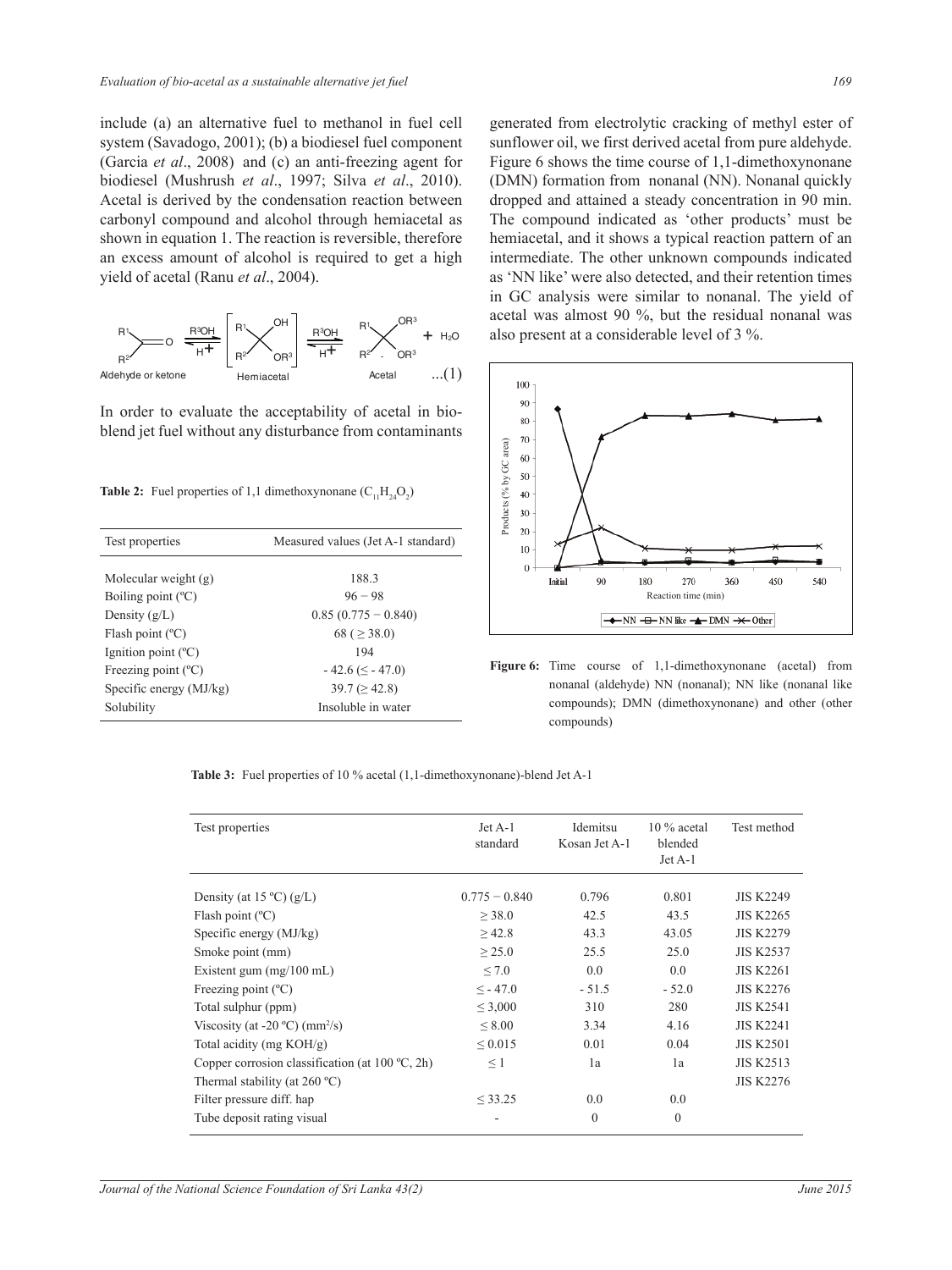The fuel properties of 1,1-dimethoxynonane obtained from nonanal are shown in Table 2. The freezing point and the specific energy, which were  $-42.6$  °C and 39.7 MJ/kg were comparable with Jet A-1 standard.

An acetal blend Jet A-1 fuel was finally prepared by mixing 10 % of 1,1- dimethoxynonane. Significant fuel properties of this blend were analysed and then compared with those of the standard Jet A-1 and commercially available Jet A-1, which was employed for the preparation of blend jet fuel. As shown in Table 3, 10 % blending of 1,1- dimethoxynonane did not change the fuel properties of Jet A-1. The thermal stability was also within the acceptable range. The filter pressure difference was zero at the test temperature of  $260 \degree C$ . This indicates that the acetal was stable and did not induce any polymerization. The only limitation appears to be the slightly higher total acidity (acid value), which is probably caused by the residual nonanal in the crude 1,1- dimethoxynonane. This can be addressed by practical purification steps.

# **CONCLUSION**

For the production of bio-jet fuel from plant oil, its fatty acid components should be cracked into shorter carbon chains around C8 to C10. In the present study, the reaction products formed by the cracking of fatty acids were investigated in order to assess whether they satisfy the quality standards of aviation fuels. The significant findings are as follows;

- The major chemical compound produced by the electro-reduction of ozonized methyl oleate was aldehyde, but its thermal stability was poor that the product may not be used as a blending compound for jet fuel.
- Ester and acetal, which can be derived from aldehyde were more thermally stable than their parent aldehydes. However, although the methyl ester with C8 (methyl octanonate) had a satisfactory flash point and a specific energy, its freezing point was too high. •
- The fuel properties of 1,1-dimethoxynonane (the acetal derived from nonanal) are comparable to that of Jet A-1 standard and did not significantly affect the properties of Jet A-1 even at 10 % blending. The thermal stability of the blend was also acceptable. This indicates that acetal-based bio-jet fuel, which can be produced under milder and less energyintensive reaction conditions, may be considered as an alternative aviation biofuel. •

• A limitation regarding the high total acidity (acid value) of the acetal blend was apparent from the initial evaluations. This may be caused by the residual nonanal in the 1,1- dimethoxynonane.

#### **REFERENCES**

- 1. Bailey P.S. (1978). *Ozonization in Organic Chemistry*, chapters 2, 8, 9, pp.  $1 - 272$ . Academic Press, New York, USA.
- 2. BBC News (2008). EU Includes Aviation in  $CO_2$  Curbs, July 8, 2008. Available at *http://news.bbc.co.uk/2/hi/ europe/7495567.stm*
- 3. Bezergianni S., Voutetakis S. & Kalogianni A. (2009). Catalytic hydrocraking of fresh and used cooking oil. *Industrial and Engineering Chemistry Research* **48**(18): 8402 − 8406.

DOI: http://dx.doi.org/10.1021/ie900445m

- 4. Capoccitti S., Khare A. & Mildenberger U. (2010). Aviation industry *-* mitigating climate change impacts through technology and policy. *Journal of Technology Management and Innovation* **5**(2): 66 − 75.
- 5. Dunn R.O. (2001). Alternative Jet fuels from vegetable oils. *Tractions of the American Society of Agricultural and Biological Engineers* **44**(6): 1751–1757.
- 6. Garcia E., Laca M., Perez E., Garrido A. & Peinado J. (2008). New class of acetal derived from glycerin as biodiesel fuel component. *Energy and Fuels* **22**(6): 4274 − 4280.

DOI: http://dx.doi.org/10.1021/ef800477m

- 7. Hodgkinson D., Stegich S.R., Turner M.S., Margo R.D. & McGinn L.A. (2008). *Aviation Climate Change Law and Policy Newsletter*, volume 1, issue 1, pp. 1 - 12. The Hodgkinson Group, Aviation & Climate Change Advisors, Suite C, 23 Everttm Crawley, WA 6009, Australia.
- 8. Kinder J.D. & Rahmes T. (2009). *Evaluation of Bio-Derived Synthetic Paraffinic Kerosene (Bio-SPK)*, pp. 1 − 10. The Boeing Company Sustainable Biofuels Research and Technology Programme, Chicago, USA.
- 9. Moens L., Black S.K., Myers M.D. & Czernik S. (2009). Study of the neutralization and stabilization of a mixed hardwood bio-oil. *Energy and Fuels* **23**: 2695 − 2699. DOI: http://dx.doi.org/10.1021/ef8009266
- 10. Mushrush G.W., Stalick W.M., Beal E.J., Basu S.C., Slone J.E. & Cummings J. (1997). The synthesis of acetals and ketals of reduced sugar mannose as fuel system inhibitors. *Petroleum Science and Technology* **3**(15):  $237 - 244$ .

DOI: http://dx.doi.org/10.1080/10916469708949654

- 11. Owen B., Lee D.S. & Lim L. (2010). Flying into the future: aviation emissions scenarios to 2050. *Environmental Science and Technology* **44**(7): 2255 − 2260. DOI: http://dx.doi.org/10.1021/es902530z
- 12. Ranu B.C., Jana R. & Samanta S. (2004). A Simple, efficient and general procedure for acetalization of carbonyl compounds and deprotection of acetals under the catalysis